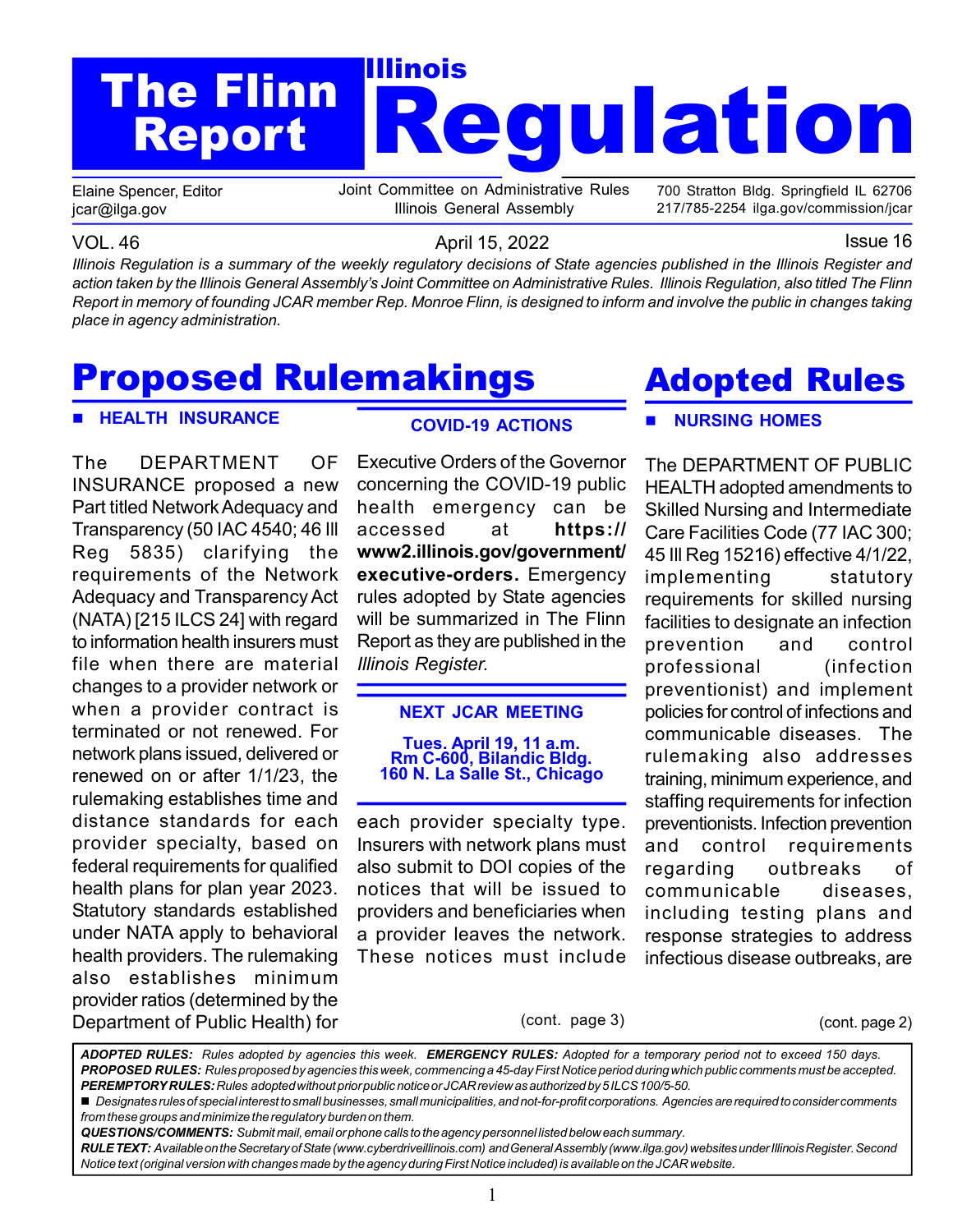## Adopted Rules

(cont. from page 1)

added. The rulemaking also incorporates updated guidance documents from the Centers for Disease Control and Prevention and the Occupational Safety and Health Administration concerning infection prevention and control, and requires facilities to maintain a confidential record of healthrelated information, including vaccinations and required test results, for their employees. Since 1<sup>st</sup> Notice, DPH has set an effective date of 7/1/22 for the infection preventionist training requirements. Nursing homes are affected by this rulemaking.

#### **SEXUAL ASSAULT**

DPH also adopted amendments to Sexual Assault Survivors Emergency Treatment Code (77 IAC 545; 45 Ill Reg 16259 and 46 Ill Reg 840), effective 4/4/22, combining two separately proposed rulemakings and replacing an emergency amendment that was effective 1/ 1/22. The rulemaking, which implements several Public Acts, allows federally qualified health centers to submit sexual assault treatment plans to DPH for approval and provide medical forensic services to sexual assault survivors through 12/31/23. The rulemaking also clarifies that a sexual assault survivor may present for a medical forensic examination and evidence collection may be conducted more than 7 days following an assault when clinically indicated. The effective date for various

requirements under the Sexual Assault Survivors Emergency Treatment Act is postponed from 1/1/22 to 1/1/23. Other provisions update incorporations by reference, clarify when law enforcement may be present at a medical forensic examination on a survivor who is in police custody, and require area-wide sexual assault treatment plans to indicate which facility is responsible for transporting survivors back to the location where the survivor originally sought medical forensic services (when the survivor or a non-offending parent/guardian has not already made other arrangements for transportation). Hospitals, federally qualified health centers, and approved pediatric health care facilities with sexual assault treatment plans are affected by this rulemaking.

#### **BACKGROUND CHECKS**

DPH adopted amendments to Health Care Worker Background Check Code (77 IAC 955; 45 Ill Reg 16292) effective 4/4/22, implementing Public Act 102-26, which added the Department of Corrections and third-party vendors who employ certified nursing assistants working with DOC to the definition of a "health care employer" subject to the Health Care Background Check Code. These amendments also clarify that waiver applications must include a work history or resume covering the most recent 5-year period, and no longer require a complete employment history, criminal conviction history, or fingerprint based background

check when an individual petitions to remove a finding of neglect from the Registry. Persons seeking health care employment may be affected by this rulemaking.

Questions/requests for copies of the 3 DPH rulemakings: Tracey Trigillo, DPH, 524 S. 2nd St., 6th Fl., Springfield IL 62701, 217/ 782-1159, dph.rules@illinois.gov

#### **HOUSING DEVELOPMENTS**

The ILLINOIS HOUSING DEVELOPMENT AUTHORITY adopted a new Part titled COVID-19 Affordable Housing Grant Program (47 IAC 369; 45 Ill Reg 11732), effective 3/31/22, replacing an emergency rule that expired 2/12/22. The new Part implements a COVID-19 Affordable Housing Grant Program created by Public Act 102-175 that provides grants for new construction or rehabilitation of multifamily housing. Maximum grant amounts to qualified developers are normally 35% of total development cost, but additional grant funds may be awarded to cover increased construction costs or maintain the financial stability of the project. Priority will be given to developer applicants from areas disproportionately impacted by COVID-19 or by high rates of poverty or unemployment; applicants who are, or who have contracts with, disadvantaged or underrepresented businesses (e.g., minorities, women, persons with disabilities); and applicants

(cont. page 4)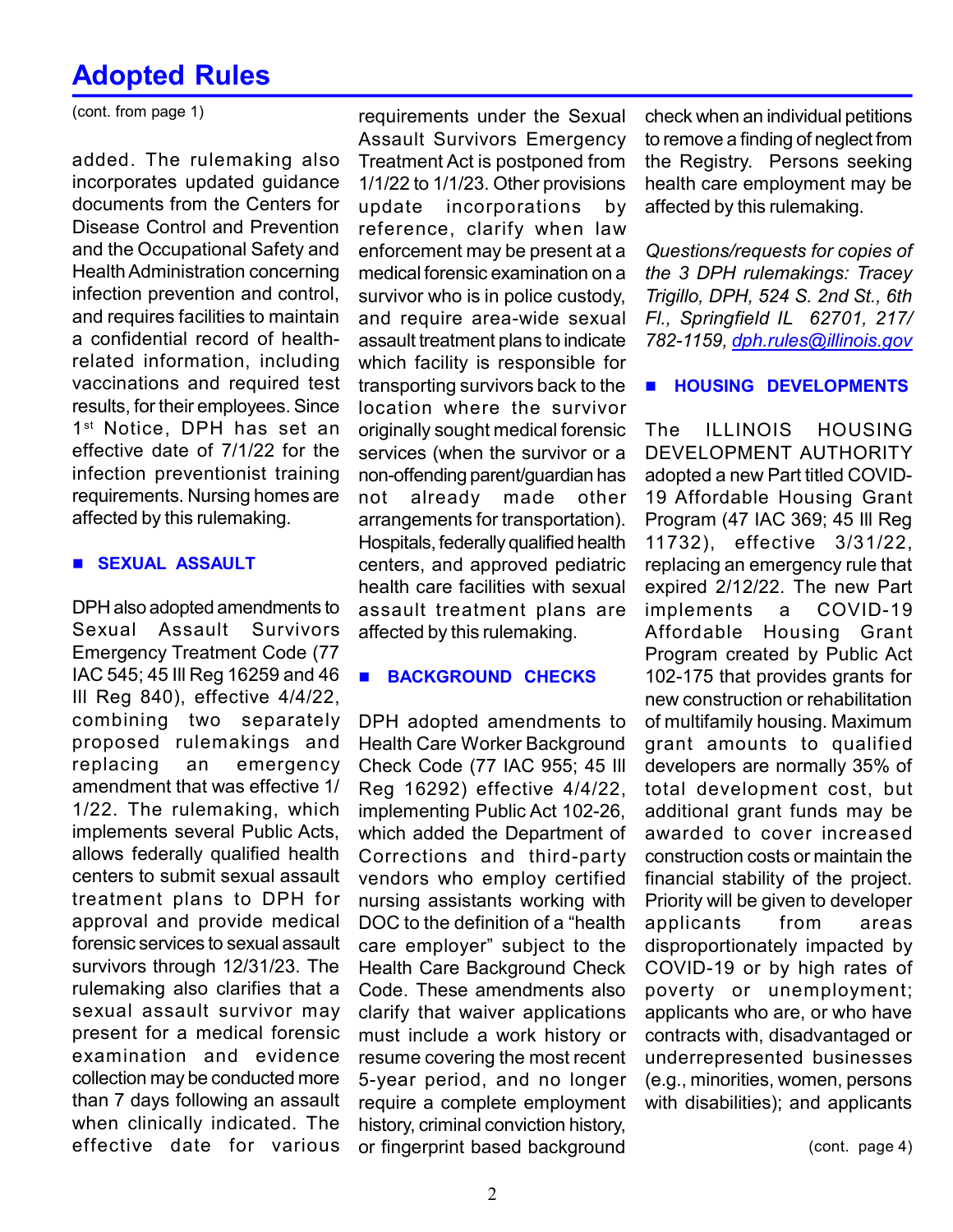### Proposed Rulemakings

(cont. from page 1)

information regarding transitional services, how to find a new preferred provider in the same specialty, in-network benefits available for out-of-network services when an appropriate preferred provider is not available, and information regarding appeals or complaints. Other provisions allow insurers to request exceptions to provider ratios or time and distance standards (some exceptions related to behavioral health providers are prohibited); clarify the NATA selfaudit requirements and require insurers to report the results of these self-audits to DOI annually; specify data that must be included in a report summary; and outline procedures for determining which documents filed or exchanged under NATA are subject to disclosure, inspection and copying under the Freedom of Information Act. Those affected by this rulemaking include health insurers with preferred provider or member networks and health providers enrolled in these networks.

Questions/requests for copies/ comments through 5/31/22: Robert Planthold, DOI, 122 S. Michigan Ave., Fl. 19, Chicago Il 60603, 312-814-5445, or Susan Anders, DOI, 320 W. Washington St., Fl. 4, Springfield IL 62767, 217-558-0957.

### Emergency Rules

#### UNEMPLOYMENT BENEFITS

The DEPARTMENT OF EMPLOYMENT SECURITY adopted emergency amendments to Recovery of Benefits (56 IAC 2835; 46 Ill Reg 6126) effective 4/ 4/22 for a maximum of 150 days. An identical proposed rulemaking appears in this week's Illinois Register at 46 Ill Reg 5830. The emergency and proposed rulemakings implement procedures for claimants of federal Lost Wages Assistance (LWA) from the Federal Emergency Management Agency (FEMA) to request a waiver of DES attempts to recover unintentionally overpaid LWA benefits. Similar to other DES rules involving overpaid federal or State unemployment benefits, the emergency rule provides that DES will waive recovery of overpaid benefits if the overpayment occurred without fault on the part of the recipient and if recovery would be contrary to equity and good conscience. Other provisions explain how waiver requests for overpaid LWA benefits will be coordinated with waiver requests for overpayments of other forms of federal or State pandemic-related unemployment assistance.

Questions/requests for copies/ comments on the proposed rulemaking through 5/31/22: Kevin Lovellette, DES, 33 S. State

St., Room 910, Chicago IL 60603, 312 793-1224, Kevin.Lovellette@illinois.gov

#### **E** CREDIT UNIONS

The DEPARTMENT OF FINANCIAL AND PROFES-SIONAL REGULATION adopted emergency amendments to the Part titled Illinois Credit Union Act (38 IAC 190; 46 Ill Reg 6135) effective 3/29/22 for a maximum of 150 days. An identical proposed amendment appears in this week's Register at 46 Ill Reg 5832. The emergency and proposed amendments extend through 3/31/23 the temporary suspension of a requirement that credit unions with a net-worth-toasset ratio between 6% and 7% at the end of a calendar quarter transfer an amount equal to 0.1% of their total assets from undivided earnings to regular reserve at the end of the next calendar quarter and continue to do so quarterly until their net worth to assets ratio is at or above 7%. (A recently adopted permanent rulemaking suspended this requirement only through 3/31/ 22.) The rulemakings also permit the DFPR Secretary to require a specific credit union to make this transfer, if necessary, to address safety and soundness concerns. Credit unions may be affected by this emergency rule.

(cont. page 4)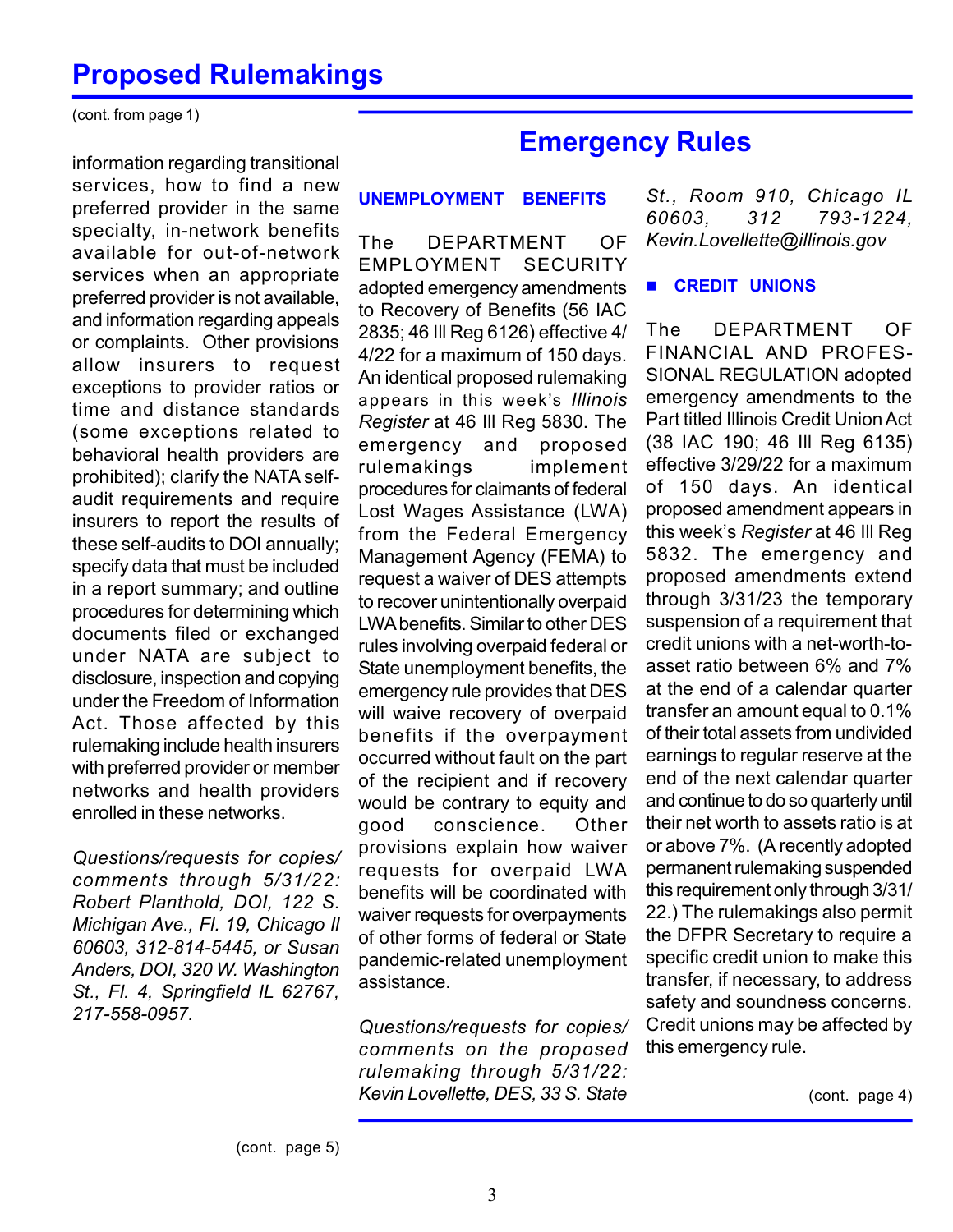## Adopted Rules

(cont. from page 2)

who have project labor agreements or active apprenticeship programs. Grant recipients must also enter into recapture agreements that allow IHDA to demand repayment of the grant if the recipient does not abide by the affordable housing restrictions contained in the agreement, or if it transfers ownership or control of the development without IHDA's permission, during the 15-year compliance period.

Questions/requests for copies: Kathryn Finn, IHDA, 111 E. Wacker Dr., Suite 1000, Chicago IL 60601.

#### **E LAND CONSERVATION**

The DEPARTMENT OF NATURAL RESOURCES

adopted amendments to Conservation Reserve Enhancement Program (CREP) (17 IAC 1515; 45 Ill Reg 15938) effective 3/30/22 that clarify and update requirements for the State CREP program, adjust easement options to make them more desirable for landowners, and add an option for landowners with nonpermanent easements the option to extend their easement at the end of the easement term. (The program, which has both a State and a federal component, compensates land owners who set aside acreage for fish and wildlife habitat or to enhance surface water quality in the Illinois and Kaskaskia River watersheds.) Landowners who had acreage enrolled in a federal CREP contract prior to 5/26/21, or who currently have a State CREP agreement, may add 15 years to their State enrollment or make that

enrollment permanent. (Formerly, State CREP agreements were for 15 or 35 years.) Landowners who enroll in federal CREP on or after 5/26/21 may enter into a new State CREP agreement for 15 years or permanently. All acreage enrolled in federal CREP must be included in the State CREP agreement. Other provisions address the content of enrollment applications, conservation management plans and modifications, enrolling additional acres in an existing plan, and payments for enrolled land. Farmers and other land owners may be affected by this rulemaking.

Questions/requests for copies: Nicole Thomas, DNR, One Natural Resources Way, Springfield, IL 62702, 217/782- 1809.

### Emergency Rules

(cont. from page 3)

Questions/requests for copies/ comments on the proposed rulemaking through 5/31/22: Craig Cellini, DFPR, 320 W. Washington St., 2<sup>nd</sup> Floor, Springfield IL 62786, 217/785- 0813, fax 217/557-4451.

#### **HOSPITALS**

The DEPARTMENT OF PUBLIC HEALTH adopted an emergency amendment to Hospital Licensing Requirements (77 IAC 250; 46 Ill Reg 6142) effective 4/3/22 for a

maximum of 150 days. This emergency rule (which replaces an emergency rule that expired 4/2/ 22) implements a federal waiver allowing qualifying hospitals, with approval from the federal Centers for Medicare and Medicaid Services, to provide limited inpatient services in patients' homes to alleviate hospital overcrowding and prevent spread of COVID-19 infection. DPH's emergency rule requires Illinois hospitals that receive the Acute Hospital Care at Home (AHCH) waiver to provide DPH with specified documents, comply with

various hospital health and safety requirements, and comply with all COVID-19 directives and guidance issued by the Centers for Disease Control and Prevention, DPH, other State agencies, and local health departments. Hospitals that have applied for or received the federal AHCH waiver are affected.

Questions/requests for copies: Tracey Trigillo, DPH, 524 S. Second Street, 6th Floor, Springfield IL 62701, (217)782- 1159, dph.rules@illinois.gov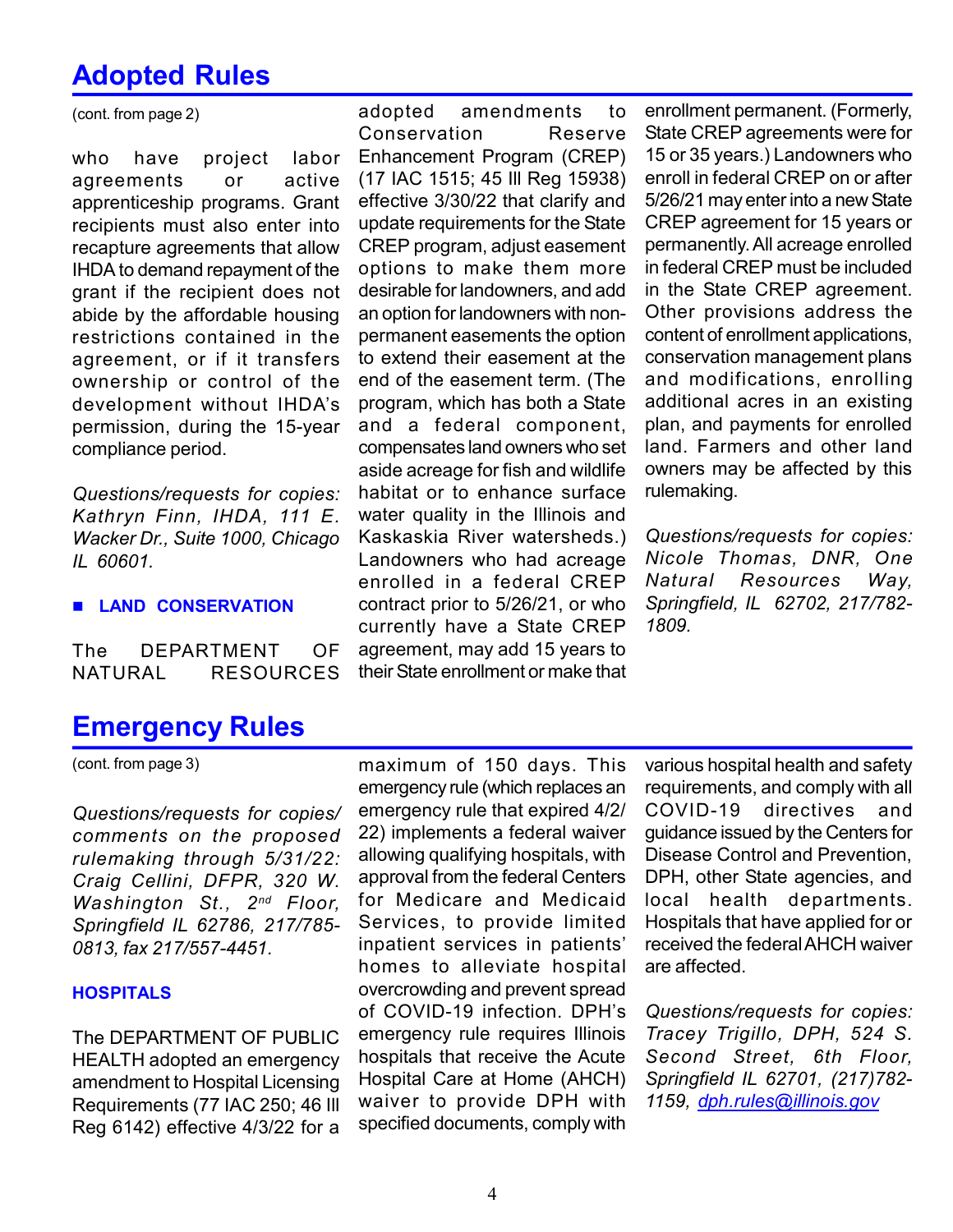### Proposed Rulemakings

(cont. from page 3)

#### NOTARY COMMISSIONS

The SECRETARY OF STATE proposed amendments to the Part titled Notary Public Records (14 IAC 176; 46 Ill Reg 5874) implementing Public Act 102- 0160, which authorizes electronic and remote notarizations in Illinois. The PA and the rulemaking establish a new electronic notarial commission (in addition to the traditional notary commission) and set forth how notaries may remotely or electronically notarize a document. The fee and bond for a traditional notary commission is \$15 plus a \$5,000 bond; for an electronic notary commission, an additional \$25 fee and \$25,000 bond are required. All notaries must keep a journal of notarizations performed and complete a 3-hour course of study (from an SOS-approved provider) and examination before initial commissioning and at every renewal. The content of the course and examination, which may be offered online or remotely, and requirements for approved providers are included. Other provisions establish procedures for notary transaction remittance agents; outline prohibited conduct that applies to electronic notarizations; list grounds for SOS to revoke a notary public commission or the approval of a course provider; and allow notaries public who reside in states bordering Illinois to also be commissioned as notaries in Illinois if their place of work or business is in Illinois and their

home state allows them to receive this notary commission. Notaries public and their employers or businesses will be affected by this rulemaking.

Questions/requests for copies/ comments through 5/31/22: Pamela Wright, SOS, 298 Howlett Building, Springfield, IL 62756, pwright@ilsos.gov

#### **UTILITY RATE CASES**

The ILLINOIS COMMERCE COMMISSION proposed amendments to the Part titled Rate Case Expense (83 IAC 288; 46 Ill Reg 5800) implementing PA 102- 662. The PA and the rulemaking establish a fund and create a process for compensating consumer interest representatives for eligible expenses they incur in proceedings involving public utility rates, costs, or other charges. A consumer interest representative is defined as: a residential utility customer or group of customers represented by a not-for-profit group or organization; a representative of a non-profit organization whose membership is limited to residential utility customers; or representatives of non-profits whose membership includes Illinois residents and that address the community, economic, environmental or social welfare of Illinois residents. Eligible expenses include reasonable attorney's or advocate's fees, expert witness fees, and other costs of preparation for or participation in a hearing. Travel and meal expenses are not eligible

expenses. The rulemaking also outlines conditions that consumer interest representatives must meet to qualify for compensation from the fund and changes the name of the Part to Utility Rate Case Expense and Consumer Intervenor Compensation Fund. Those affected by this rulemaking include small businesses and nonprofits that are involved in ICC rate cases.

Questions/requests for copies/ comments through 5/31/22: Elizabeth Rolando, ICC, 527 E. Capitol Ave., Springfield IL 62701, 217/782-7434.

#### **INCOME TAX**

The DEPARTMENT OF REVENUE proposed an amendment to Income Tax (86 IAC 100; 46 Ill Reg 5856) regarding tax liability to another country. Current rule stipulates that an Illinois taxpayer is not subject to income taxation by a foreign country if that country has a treaty with the U.S. exempting the taxpayer or the taxpayer's business or activities from taxation. The rulemaking limits this rule to taxable years beginning prior to 1/1/21; for subsequent tax years, this provision will not apply and the existence of a treaty will not override the other country's tax jurisdiction.

Questions/requests for copies/ comments through 5/31/22: Brian Fliflet, DOR, 101 W. Jefferson St., Springfield IL 62794, (217) 782- 2844.